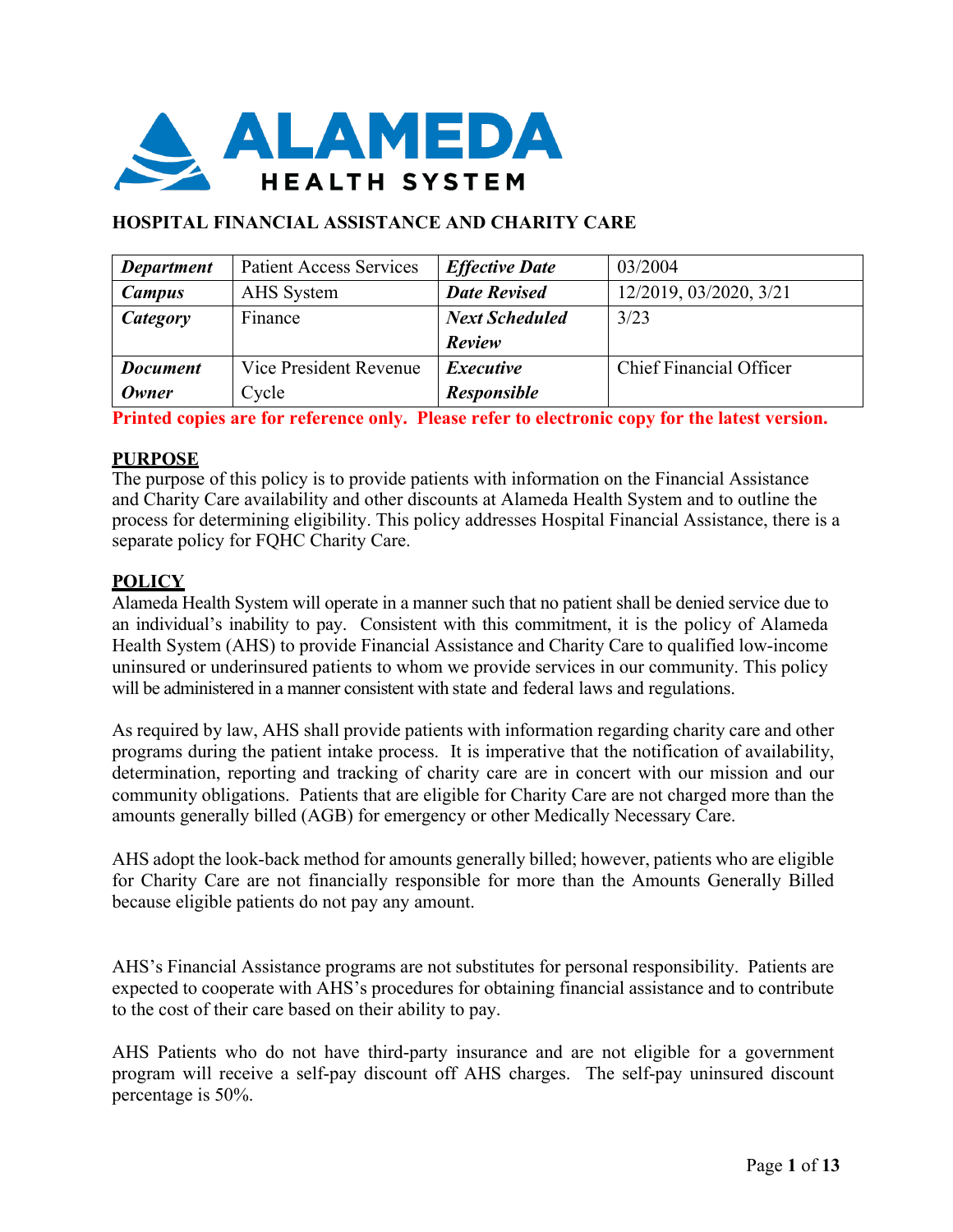### **DEFINITIONS**

For the purpose of this policy, the terms below are defined as follows:

### **Patient's Family [Health and Safety Code §127400(h)]:**

- a) **Patients 18 years of age and older – the** family includes the patient's spouse, registered domestic partner and dependent children under 21 years of age.
- b) **Patients under 18 years of age – the** family includes the patient's parent, caretaker relatives, and other children (under 21 years of age) of the parent or caretaker relative.

**Federal Poverty Level (FPL**): FPL means the poverty guidelines updated periodically in the Federal Register by the U.S. Department of Health and Human Services.

**Self-pay patient**: A patient who does not have third-party coverage from a health insurer, health care service plan, Medicare, or Medicaid/Medi-Cal, and whose injury is not a compensable injury for Worker's Compensation, automobile insurance, or other insurance (third party liability) as determined and documented by hospital. Self-pay patients may include charity care patients.

**Uninsured patient**: An "uninsured patient" is a patient who has no third-party source of payment for any portion of their medical expenses, including but not limited to, commercial or other health insurer, health care service plan, Medicare, or Medicaid/Medi-Cal, or third party liability. For the purpose of this policy an "uninsured patient" may include a "self-pay" patient. Also includes a patient whose benefits under all potential sources of payment have been exhausted prior to admission.

**Self -Pay Discount**: Describes the situation where the hospital has determined that the patient does not qualify for charity care but is eligible for a self-pay discount and is expected to pay only a part of the bill.

**High Medical Costs**: Is a person whose family income does not exceed 350 percent of the FPL percent if that individual does not receive a discounted rate from the hospital because of his or her third party coverage.

**Financially Qualified Patient: A patient who is both of the following:**  A patient who is a self-pay patient, or a patient with high medical costs. And a patient who has a family income that does not exceed 350 percent of the federal poverty level.

# **PROCEDURE:**

### A. Eligibility

Eligibility for charity care will be considered for those individuals who are unable to pay for their care and are uninsured and ineligible for any government health care program or for those patients that have High Medical Costs. The granting of charity care shall be based on an individualized determination of Family Income, and shall not consider age, gender, race, social or immigrant status, sexual orientation, or religious affiliation.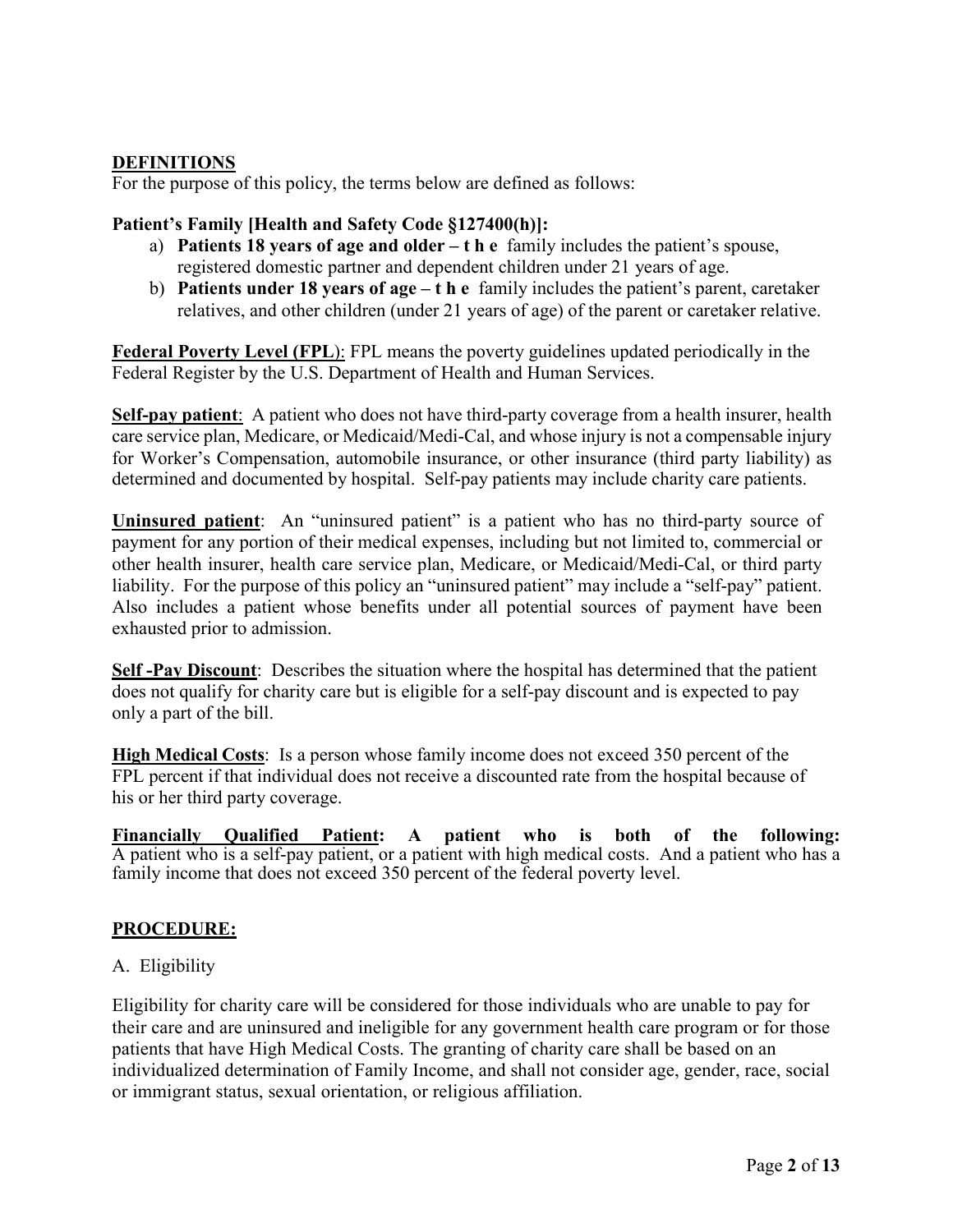Full charity Care will be offered if Family Income is At or Below 350% of the Federal Poverty Guidelines.

Eligibility will be determined in accordance with the following procedures to ensure an individual assessment of Family Income. The application process will require the following information from the patient:

- o Completed signed application
- o Proof of Income Tax return and monetary assets or subsequent month bank statements or most recent payroll stub or FICA earnings summary from SSA.

In determining whether each individual qualifies for charity care, other county or governmental assistance programs should also be considered. Many applicants are not aware that they may be eligible for assistance such as Medi-Cal, Health PAC, Victims of Crime, California Children Services, or the Affordable Care Act benefit plans.

AHS shall assist patients in exploring appropriate alternative sources of payment and coverage from public and private payment programs and to also assist patients in applying for such programs. However, if the patient applies, or has a pending application for another health coverage program at the same time that he or she applies for a hospital charity care or discount payment program, neither application shall preclude eligibility for the other program.

Medi-Cal patients who are responsible to pay share of cost are not eligible to apply for Financial Assistance to reduce the amount of Share of Cost owed. AHS shall seek to collect these amounts from the patient.

Patients whose income exceeds 350% of the FPL may be eligible to receive discounts based on AHS Discount policy.

Insured patients with high medical costs or limited coverage who have exhausted their benefit coverage may qualify for charity care.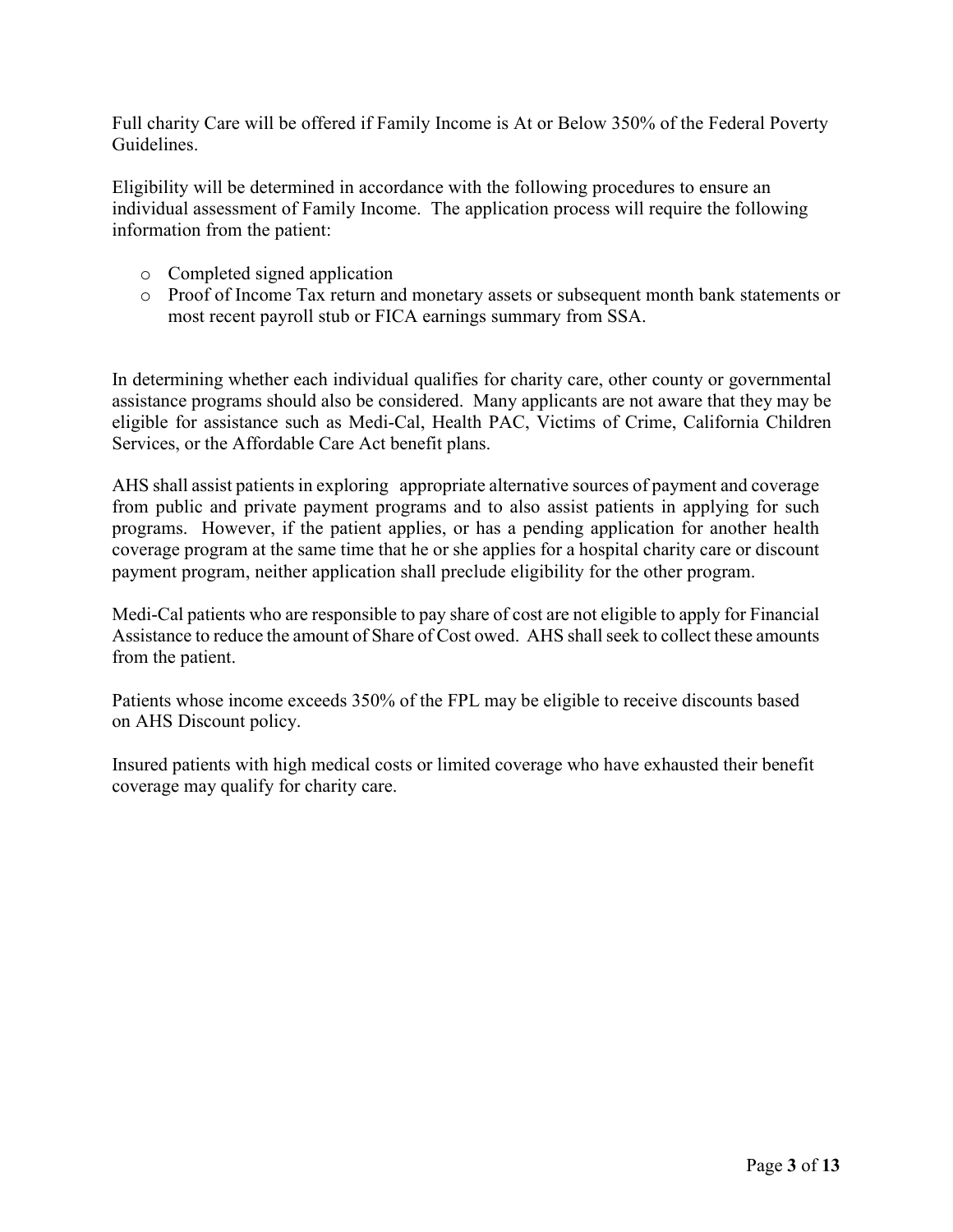### Eligibility Criteria

| <b>Financial Assistance</b>      | Patient Eligibility Criteria | <b>Available Discount</b> |  |
|----------------------------------|------------------------------|---------------------------|--|
| Category                         |                              |                           |  |
| Full Charity Care                | Patient is an Uninsured      | Full Write off            |  |
|                                  | Patient with a Family        |                           |  |
|                                  | Income at or below 350%      |                           |  |
|                                  | of the most recent FPL       |                           |  |
| <b>High Medical Cost Charity</b> | Patient is an Insured        | A write off the Patient   |  |
| Care (for insured Patients)      | Patient with a Family        | Responsibility amount     |  |
|                                  | Income at or below 350%      |                           |  |
|                                  | of the most recent FPL       |                           |  |
|                                  | and                          |                           |  |
|                                  | Medical expenses for         |                           |  |
|                                  | themselves or their family   |                           |  |
|                                  | (incurred at AHS or other    |                           |  |
|                                  | providers in the past 12     |                           |  |
|                                  | months) exceed 10% of the    |                           |  |
|                                  | patient's Family Income      |                           |  |

# Income and Monetary Assets of Patient

In determining eligibility under this policy, AHS may consider income and monetary assets of the patient. For purposes of this determination, monetary assets shall not include retirement or deferred compensation plans qualified under the internal revenue code or nonqualified deferred compensation plans. Furthermore, the first ten thousand (\$10,000.00) of a patient's monetary assets shall not be counted in determining eligibility, nor shall fifty percent (50%) of a patient's monetary assets over the first ten thousand dollars (\$10,000.00) be counted in determining eligibility. Assets are cash, checking accounts, savings accounts, money market funds, certificates of deposits, real estate property, etc.

# Charity Presumptive Eligibility

AHS understands that certain patients may be unable to complete a Financial Assistance application, comply with requests for documentation, or are otherwise non-responsive to the application process. As a result, there may be circumstances under which a patient's qualification for Financial Assistance may be established without completing the formal assistance application and/or providing the necessary and required documents for approval. AHS may utilize other sources of information to make an individual assessment of financial need to determine whether the patient is eligible for financial assistance and approval. This information will enable AHS to make an informed decision on the financial need of non-responsive patients utilizing the best estimates available in the absence of information provided directly by the patient. Presumptive eligibility for Financial Assistance may be determined on the basis of individual life circumstances that may include:

- Homelessness or receipt of care from a homeless clinic;
- Participation in Women, Infants and Children (WIC) programs;
- Eligibility for food stamps;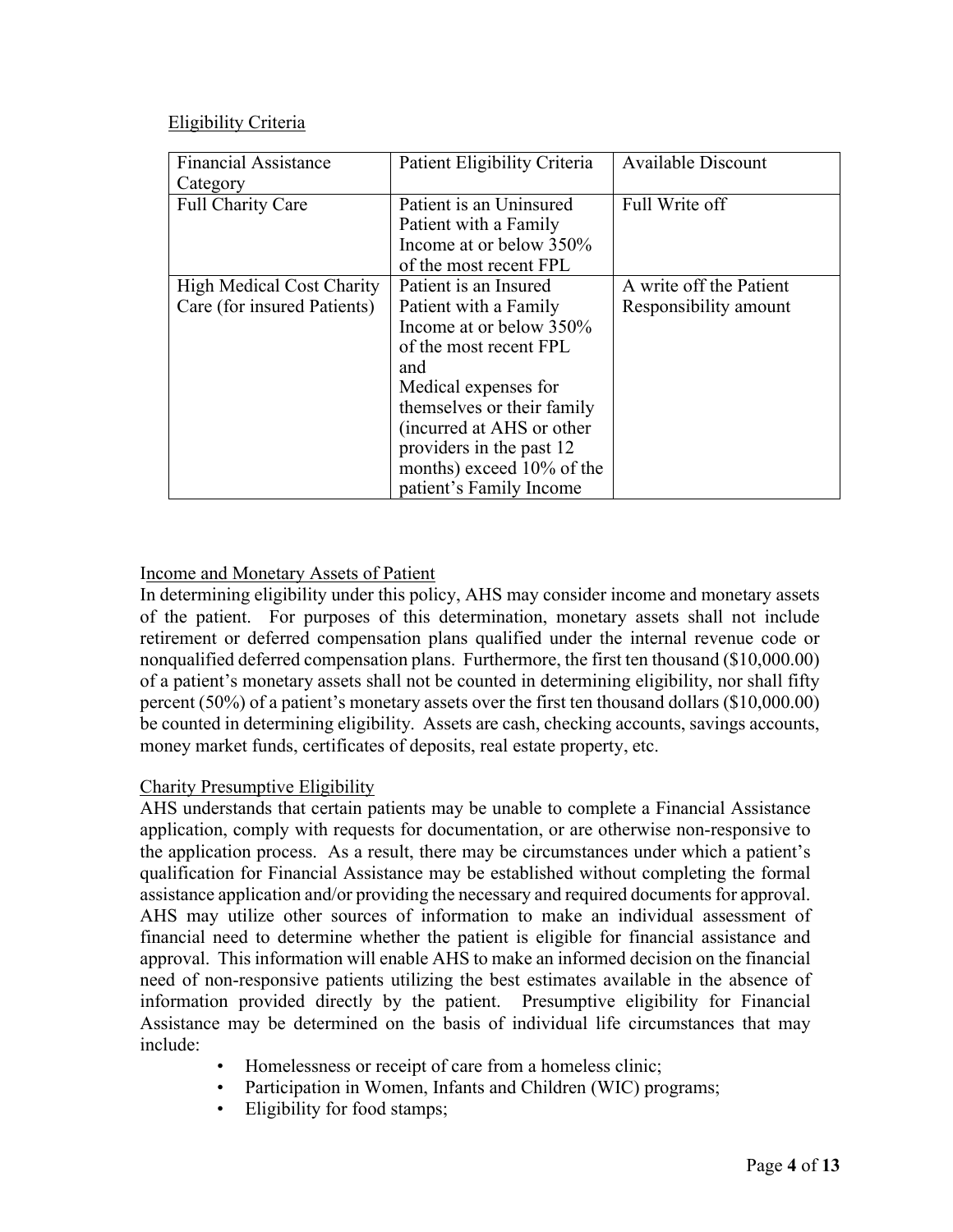- Eligibility for school lunch programs;
- Living in low-income or subsidized housing; and
- Patient is deceased with no estate or deceased and cannot identify patients name or address.

#### Contracting with Other Organizations to Determine Eligibility

AHS may from time to time contract with other organizations that specialize in assisting patients and their families with qualifying for charity or other sources of funding or insurance enrollment. Organizations (Contractors) are required to abide by the policies set forth by AHS. Patients are given information regarding the availability of assistance from these other organizations and are encouraged to cooperate with the qualifying process. Patients are not expected to incur any costs when utilizing these services.

### Eligibility Period:

Once the determination is made that the patient is eligible for Financial Assistance and Charity Care patients will be eligible for a period of one year after the determination is made. After one year, patients must re-apply for Financial Assistance and Charity Care. If at any time information relevant to the eligibility of the patient changes, it is the patient's responsibility to notify AHS of the updated information.

A review will include any other outstanding accounts for the patient that may also be eligible for the financial assistance approval timeframe.

### Collection Agency

If a collection agency identifies a patient meeting AHS Charity Care eligibility criterion, the patient account may be considered charity care, even if they were originally classified for collection or as a bad debt. The Collection Agency should return the account to the AHS billing office to be reviewed for charity care eligibility.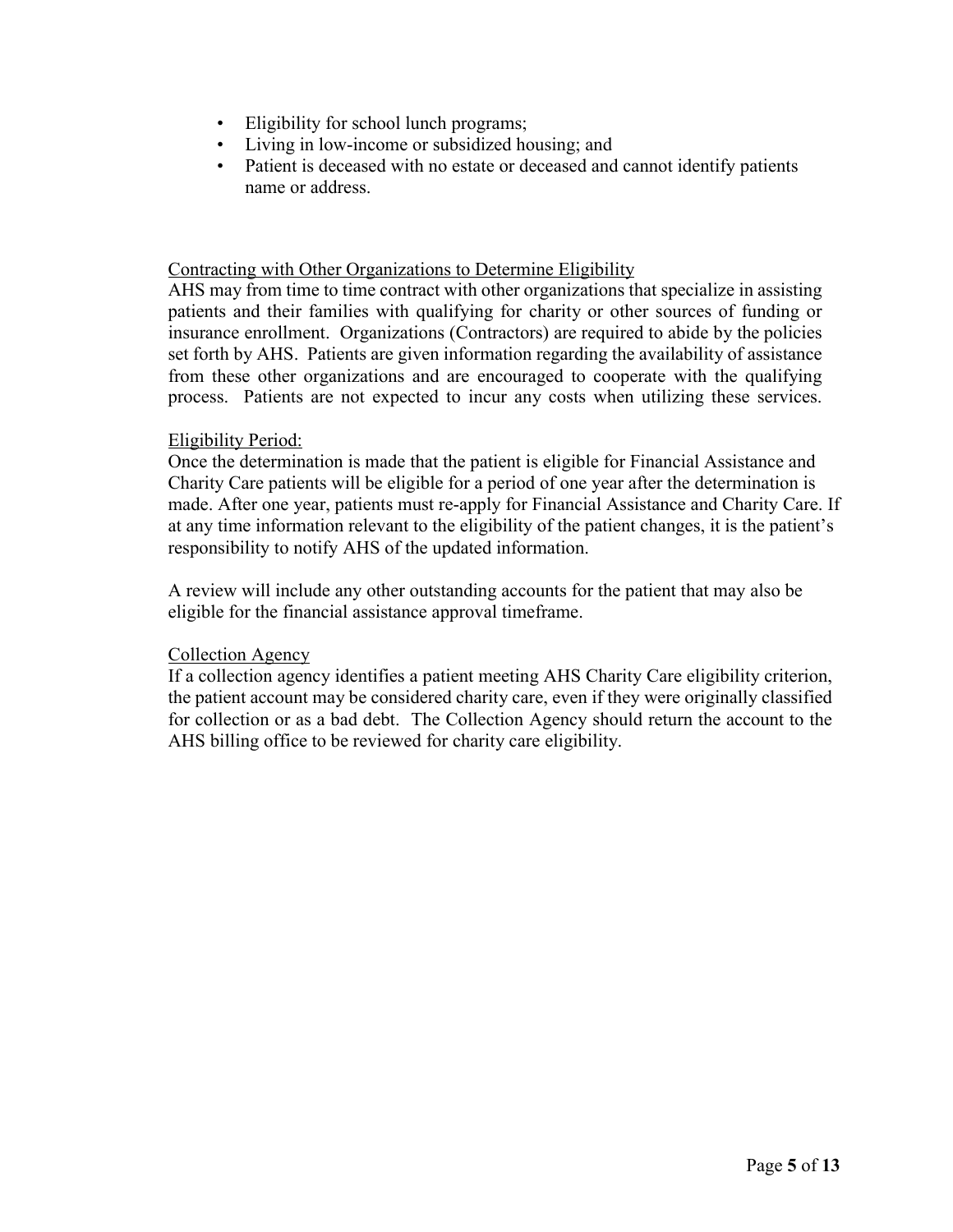#### B. Application Process

- 1. A low-income uninsured hospital patient who indicates the financial inability to pay a bill for a medically necessary service shall be evaluated for Charity Care assistance and any other federal, state, or county program.
- 2. The AHS standardized application form, shown as the "Charity Budget Form" (see Attachment A), will be used to document each patient's overall financial situation. This application should be available in the primary languages of service area (*i.e.*, English and Spanish). This form is for internal use only.
- 3. Patients should complete the application for Financial Assistance as soon as possible after receiving Hospital Services. Failure to complete and return the application within 240 days of the date the Hospital first sent a postdischarge bill to the patient may result in the denial of financial assistance.
- 4. The patient must make every reasonable effort to furnish the hospital with documentation of income. The documentation requirements are on the charity budget form and the charity care application form.
- 5. The patient must attest in writing that the information they are furnishing to the hospital is accurate.
- 6. An uninsured patient may also obtain a charity care application on our website or calling our Customer Service Team or our Financial Counselors.

#### Special Circumstances

Deceased patients without an estate or third-party coverage may be eligible for charity.

Patients who are in bankruptcy (filed but an open case) or completed bankruptcy in the past three (3) months may be eligible for charity.

Homeless Patients: Emergency room patients without a payment source may be classified as charity if they do not have a job, mailing address, residence, including temporary residence, or insurance. However, all other county, state, or government programs must be considered as part of enrollment screening. Consideration must also be given to classifying emergency-room-only patients who do not provide adequate information as to their financial status. In many instances, these patients are homeless and have few resources to cover the cost of their care.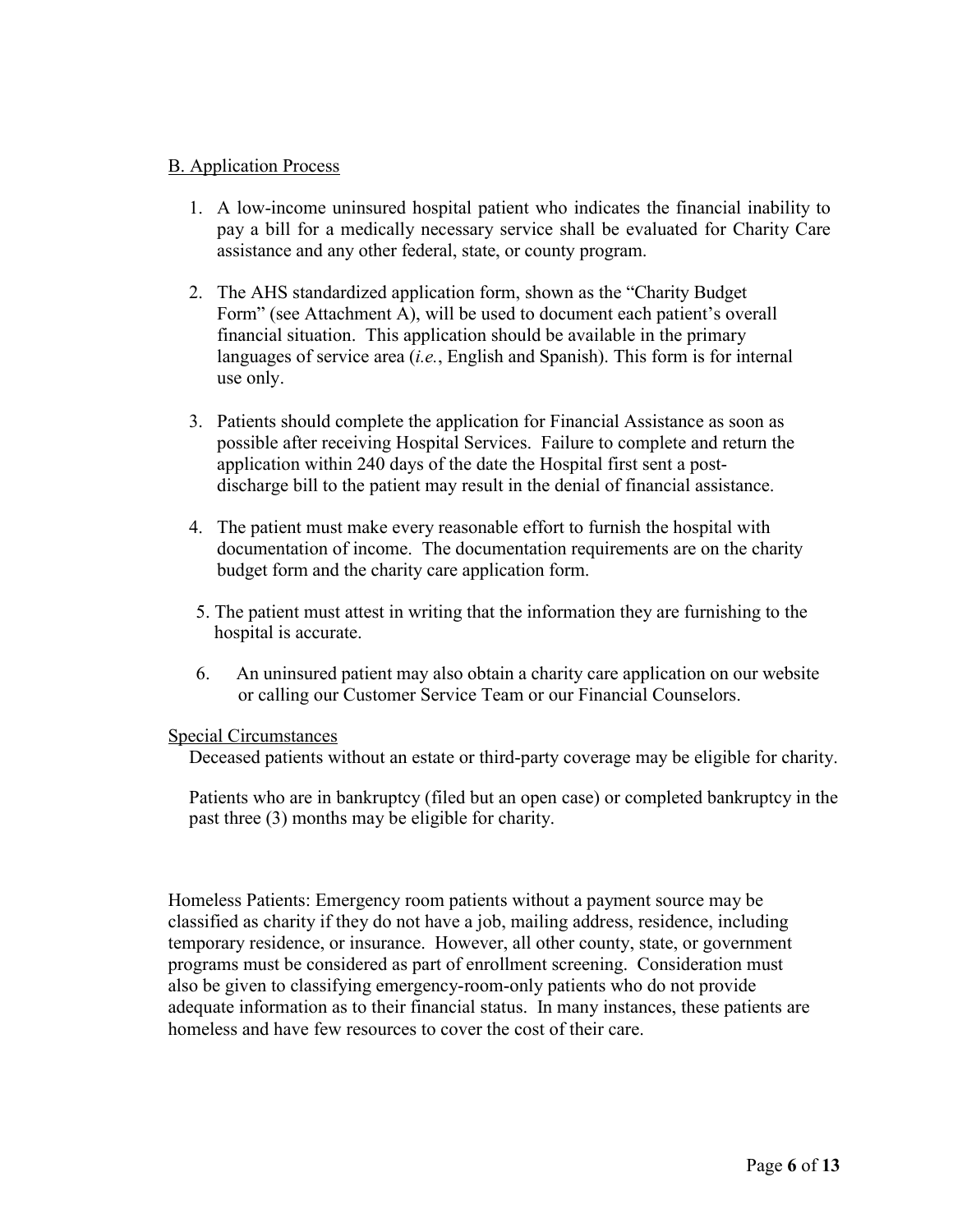For homeless patients seen in our inpatient or emergency services areas, AHS must ensure financial screening is provided to the patient prior to discharge. This includes but is not limited to screening for charity care.

Medi-Cal Denied Patient Days and Non-Covered Services:

Medi-Cal/CCS and other State of California programs patients are eligible for Charity Care write-offs related to denied stays in limited circumstances (e.g., when the admission/services were medically necessary as determined by the treating physician or the patient was not safe to discharge and there is no administrative day payment). The Treatment Authorization Request (TAR) will record the reason for the denial.

### **C. Charity Care Determination**

The determination for Financial Assistance, Charity Care and other government programs for which a patient may be eligible should be confirmed as close to the time of service as possible, in some cases, eligibility is readily apparent and a determination can be made before, on, or soon after the date of service. In other cases, it can take investigation to determine eligibility, particularly when the patient has limited ability or willingness to provide needed information. At any time, if a patient sends confirming information and the application that demonstrate qualification for Charity Care, then charity care will be indicated. AHS will make every effort to provide a determination of eligibility within 30 days of receiving all requested information and documentation from the patient.

Every effort should be made to determine a patient's eligibility for charity care. In some cases, a patient eligible for Charity Care may not have been identified prior to initiating external collection action. Accordingly, any collection agency will be made aware of the policy on charity care. (See Debt Collection and Collection Agency management policy) This will allow the agency to refer patient accounts back to AHS that may be eligible for Charity Care.

After 150 days of no response from a patient to formally determine eligibility the account may proceed to debt collection. If the patient was initially identified as probable charity care and the staff has no public or private record to locate the patient (e.g., homeless with no residence) the case may be classified as Charity Care. The Director of Patient Financial Services will use appropriate judgment to differentiate Charity Care based on the criteria in lieu of a bad debt determination.

### Disputes:

A patient may seek review of any decision by the Hospital to deny Charity Care by notifying the Director of Patient Financial Services or the Director of Patient Access.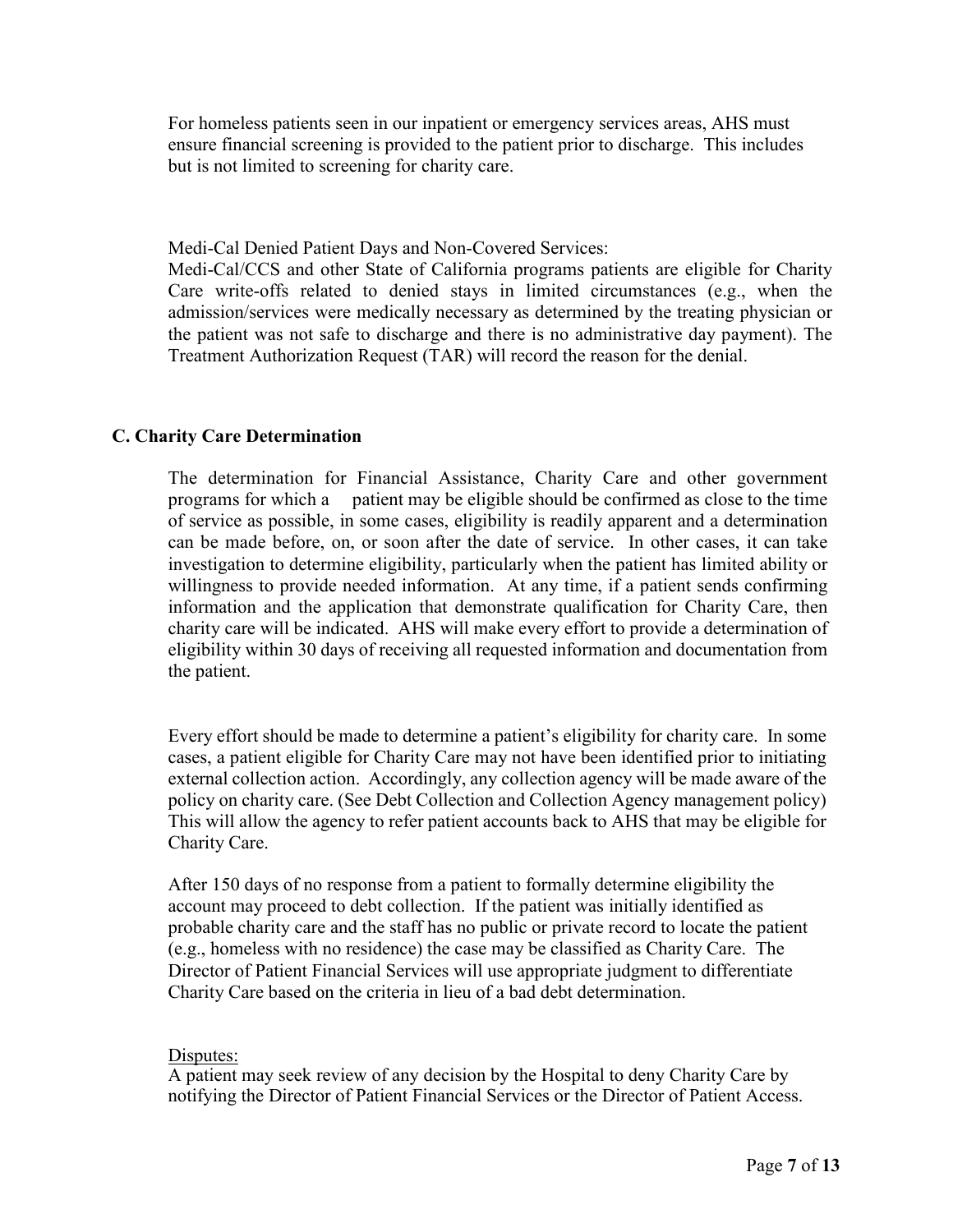Patients may dispute verbally or in writing. The Director will review the patients dispute as soon as possible and inform the patient of any decision in writing.

### D. Uninsured discounts and Extended Payment Plans

AHS patients who do not have third party insurance and are not eligible for a government program will receive a discount off AHS charges. The uninsured discount percentage for Hospital and Professional billing is 50% from total charges

AHS and any Collection Agency acting on our behalf shall offer uninsured patients and insured patients with a patient responsibility portion the option to enter into an agreement to pay their patient responsibility portion and any other amounts due over time. AHS will also offer extended payment plans for those patients who indicate an inability to pay a patient responsibility amount in a single installment. Terms of Payment Plans: all payment plans shall be interest-free. AHS will negotiate an extended payment plan to allow payments over time that is agreed upon between AHS and the patient based on the patient's family income and essential living expenses. If AHS and the patient are unable to agree on the terms of the payment plan, AHS shall extend a payment plan option under which the patient may make a monthly payment of not more than 10% of the patient's monthly family income after excluding essential living expenses. "essential living expenses" means expenses for any of the following: rent, medical and dental payments, insurance, school or child care, child or spousal support, transportation and auto expenses, including insurance, gas, and repairs, installment payments laundry and cleaning, and other extraordinary expenses. The extended payment plan may be declared no longer operative after the patient's failure to make all consecutive payments during a 90-day period. Before declaring the payment plan no longer operative, AHS or the contracted collection agency shall make a reasonable attempt to contact the patient by phone and to give notice in writing that the extended payment plan may become inoperative and that the patient has the opportunity to renegotiated payment plan. After a payment plan is declared inoperative, AHS or the contracted collection agency may commence collection activities.

# E. Charity Care Exclusions

The following services are ineligible for the application of charity care under this policy

Medi-Cal Patients with Share of Cost: Medi-Cal patients who are responsible to pay share of cost are not eligible to apply for charity care to reduce the amount of share of cost owed Cosmetic Procedures: Elective procedure that is normally an exclusion from coverage under a health plan such as cosmetic procedures are not eligible for charity care Physician Services: that are not billed by the Hospital

Payer pays patient directly: If a patient receives a payment for services directly from a payer, the patient is not eligible for charity care for the services

Insured patient does not cooperate with third-part payer: An insured patient who is insured by a third-part payer that refuses to pay for services because the patient failed t provide information to the third-party payer necessary to determine the third-party payer's liability is not eligible for charity care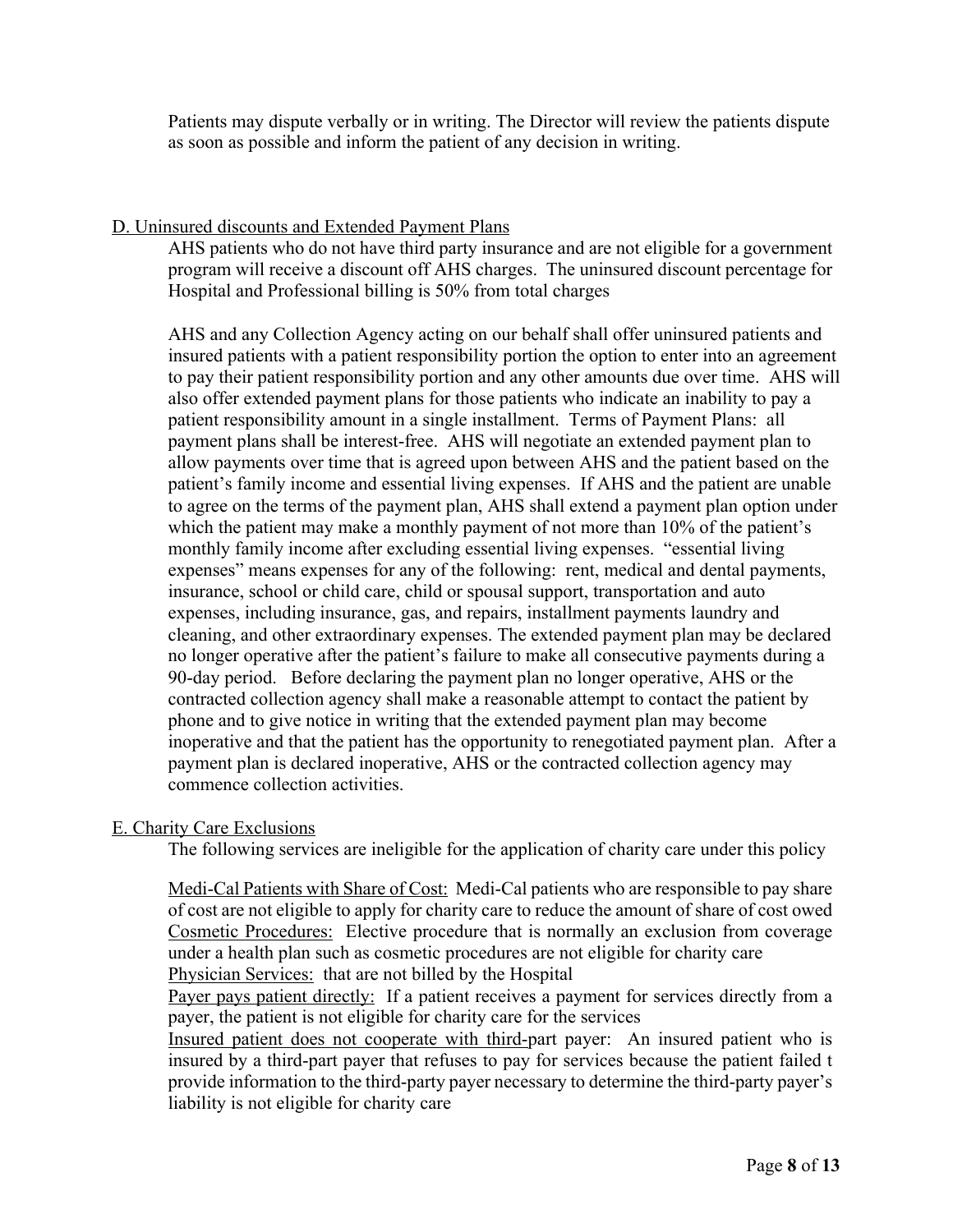Services which are already bundled and discounted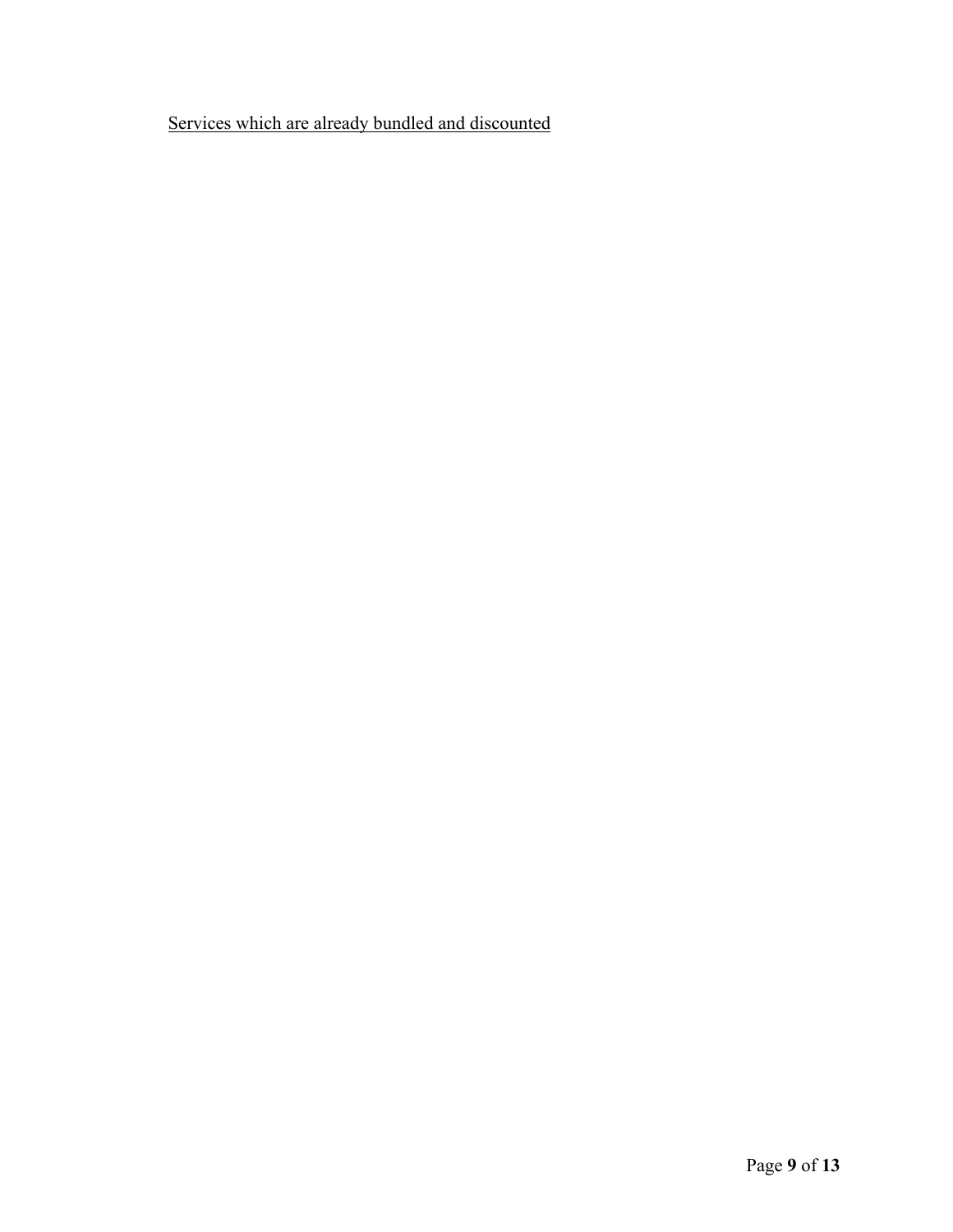# **I. Availability of Financial Assistance Information**

A. Pre-Admission or Registration: during preadmission or registration (or soon thereafter as practicable) and except in the case of emergency services, AHS shall provide patients with information regarding financial assistance which also includes a plain language summary of the Financial Assistance policy. AHS shall also provide patients with contact information for an AHS employee or office from which the patient may obtain further information about charity care and discount payments. The information provided shall be in the primary language of AHS service area and in a manner consistent with all applicable federal and state laws and regulations. A language is a primary language of Alameda Health System service area if 5% or more of Alameda Health System local population speaks the language.

Financial Counselors: patients who may be uninsured patients shall be interviewed and screened by a Financial Counselor who shall visit with the patients in person at the Hospital. Financial Counselors shall give such patients a Financial Assistance application and screen the patient for other government programs.

B. Public Notice and Posting of Charity Care

Public notice of the availability of assistance through this policy should be made through each of the following means: Posting notices in a visible manner in locations where there is a high volume of inpatient or outpatient admitting/registration. Notices must be posted in at least the emergency departments, billing offices, admitting offices, and hospital outpatient service settings. Posted notices shall contain the following information:

- 1. A statement indicating that AHS has a financial assistance policy for low-income uninsured patients who may not be able to pay their bill and that this policy provides for full
- 2. Identification of a hospital contact phone number that the patient can call to obtain more information about the policy and how to apply for assistance.

# C. Bills and Statements

- 1. AHS shall include notice on all bills and statements sent to patients notifying patients of the availability of financial assistance. The information shall include following:
- 2. Phone number for patients to call with questions about financial assistance
- 3. The website address where patients can obtain additional information about financial assistance including the financial assistance policy and a plain language summary of the policy and the application for financial assistance.

# **II. Reimbursing Overcharges**

If the hospital erroneously collected the patient portion, from a patient who qualifies for charity care, the patient will be reimbursed the principle. This clause shall not apply if the overpayment is \$5 or less. In this case, the hospital shall furnish credit equal to the amount of \$5 or under for a period of 60 days.

# **III. Not Available for Charity Care**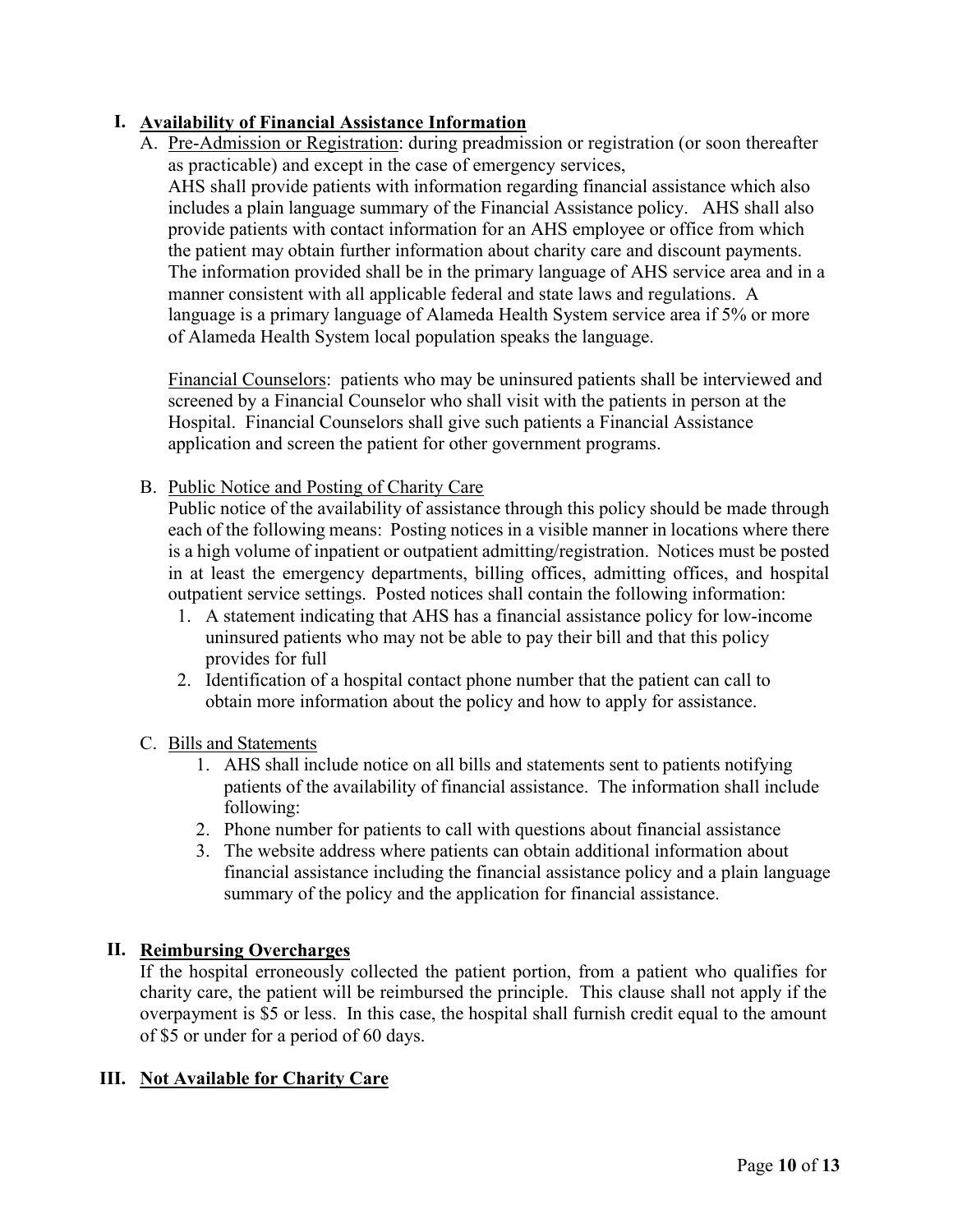Charity care and/or discounts provided by this policy are not available for cosmetic procedures. The application of this policy does not apply to any portion of a patient's services because of the transfer of a patient to another facility that bill for services under a different Tax Identification Number. The hospital will make every effort to locate a charitable organization that AHS is aware of or has a relationship with to furnish elective procedures.

### **IV. Authority and Responsibilities**

### A. Authority

Authority for decision making with regard to this policy and the progression to formal debt collection is granted to the Director for Patient Accounting and Patient Access Services and/or an individual with such authority at a higher level or rank in the hospital including the Vice President of Revenue Cycle, the Chief Financial Officer and other personnel granted this authority for coverage when the Director or designee is not available.

### B. Responsibilities

Who Can Grant Charity Care Write-offs:

Director of Patient Financial Services, Director of Patient Access Services, or their designee

### C. Roles and Responsibilities:

Procedures must be adopted that clearly address the various responsibilities in the determination of charity care. This includes documentation of any contact with the patient, provision of information, and assistance to the patient making the determination of charity care eligibility and notifying the patient.

### D. Record keeping:

Records relating to potential charity care patients must be readily accessible. AHS must maintain information regarding the number of uninsured patients who have received service, the number of financial assistance applications completed, the number approved, the estimated dollar value of the benefits provided, the number denied, and the reasons for denial.

In addition, notes relating to charity application and approval or denial should be entered on the patient's account

### **V. MISCELLANEOUS**

Beginning January 1, 2008, and biennially thereafter (every two years) by January 1, AHS shall forward copies of this policy to the Office of Statewide Health Planning and Development (OSHPD). Submission of the policy shall be consistent with the manner prescribed by OSHPD.

#### Who Can Grant Charity Care Write-offs:

Director of Patient Financial Services, Director of Patient Access Services, or their designee

Accounting for Charity Care: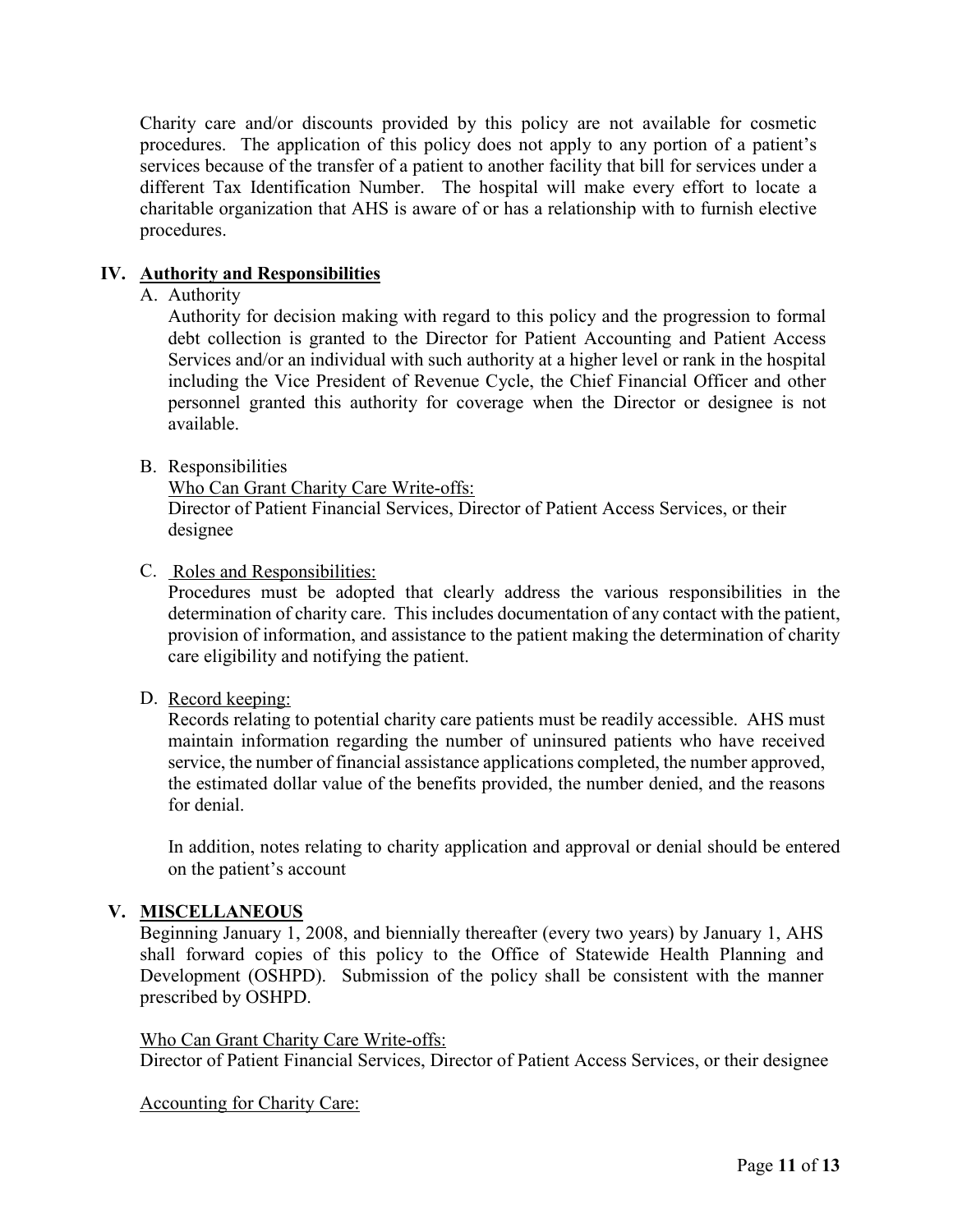To allow AHS to track and monitor the amount and type of charity care being granted, the hospital will account for the charity care write-offs and record all transactions as an "administrative write-off."

#### Roles and Responsibilities:

Procedures must be adopted that clearly address the various responsibilities in the determination of charity care. This includes documentation of any contact with the patient, provision of information, and assistance to the patient making the determination of charity care eligibility and notifying the patient.

#### Record keeping:

Records relating to potential charity care patients must be readily accessible. AHS must maintain information regarding the number of uninsured patients who have received service, the number of financial assistance applications completed, the number approved, the estimated dollar value of the benefits provided, the number denied, and the reasons for denial.

In addition, notes relating to charity application and approval or denial should be entered on the patient's account.

### Submission to OSHPD:

Beginning January 1, 2008, and biennially thereafter (every two years) by January 1, AHS shall forward copies of this policy to the Office of Statewide Health Planning and Development (OSHPD). Submission of the policy shall be consistent with the manner prescribed by OSHPD.

### Amounts Generally Billed

In accordance with Internal Revenue Code Section  $1\ 501(r)$  -5 AHS adopts the prospective method for amounts generally billed; however, patients who are eligible for financial assistance are not financially responsible for more than the amounts generally billed because eligible patients do not pay any amount.

### ATTACHMENTS

- Attachment A:Charity Care Application Budget Form
- Attachment B:Notification Form-Eligibility Determination for Charity Care
- Attachment C: Application for Financial Assistance

### Reference

Internal Revenue Code section 501 (r) California Health and Safety Code Section 127400 through 127401